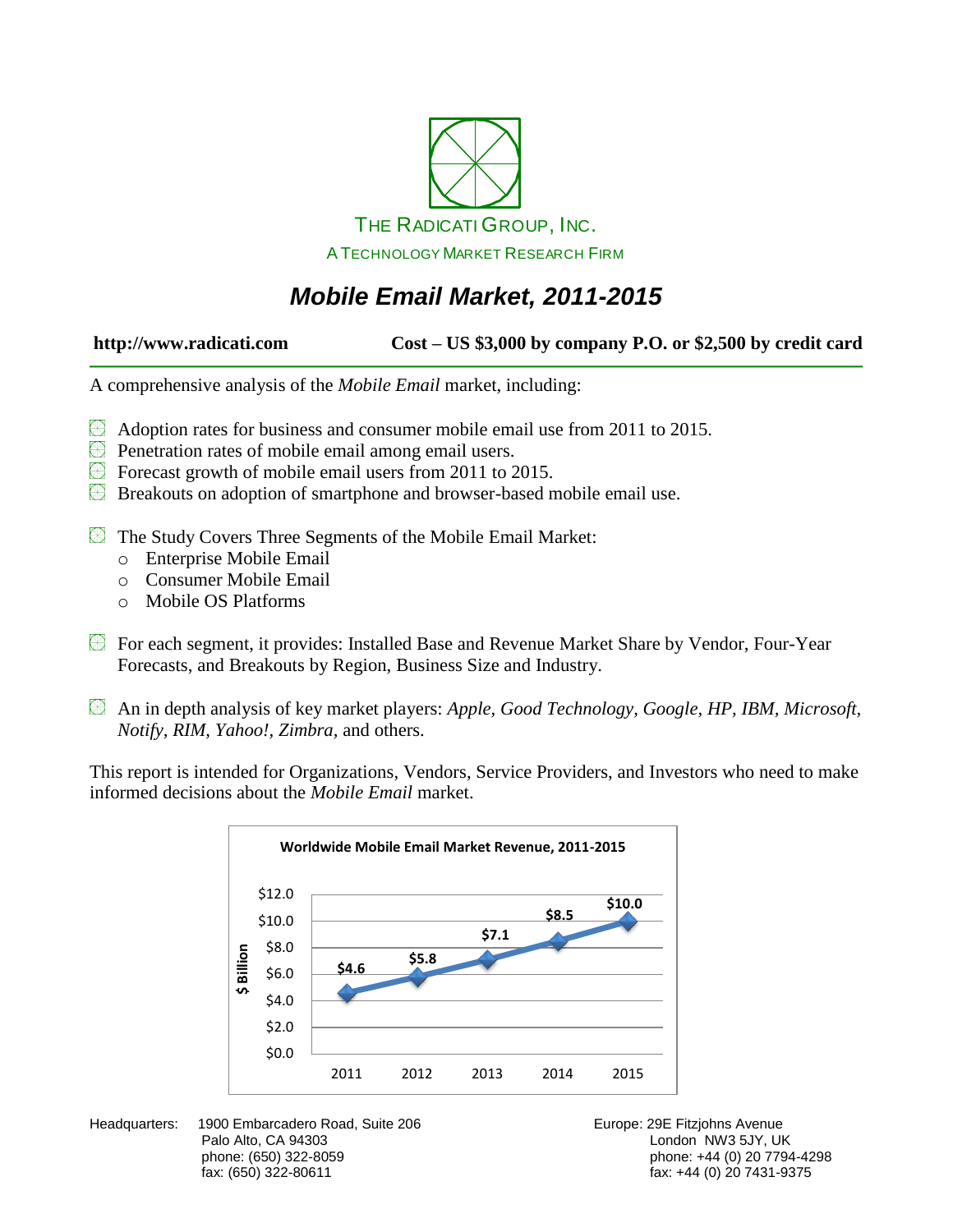# **TABLE OF CONTENTS**

| 1.4 ENTERPRISE MOBILE EMAIL SOLUTION KEY TRENDS & ANALYSIS 24             |  |
|---------------------------------------------------------------------------|--|
|                                                                           |  |
|                                                                           |  |
| 1.4.3 ENTERPRISE MOBILE EMAIL SOLUTION INSTALLED BASE BY REGION 30        |  |
| 1.4.4 ENTERPRISE MOBILE EMAIL SOLUTION INSTALLED BASE BY BUSINESS SIZE 32 |  |
| 1.4.5 ENTERPRISE MOBILE EMAIL SOLUTION INSTALLED BASE BY INDUSTRY 34      |  |
|                                                                           |  |
|                                                                           |  |
|                                                                           |  |
| 1.5.3 CONSUMER MOBILE EMAIL SOLUTION INSTALLED BASE BY REGION 39          |  |
|                                                                           |  |
|                                                                           |  |
|                                                                           |  |
|                                                                           |  |
|                                                                           |  |
|                                                                           |  |
|                                                                           |  |
|                                                                           |  |
|                                                                           |  |
|                                                                           |  |
|                                                                           |  |
|                                                                           |  |
|                                                                           |  |
|                                                                           |  |
|                                                                           |  |
|                                                                           |  |
|                                                                           |  |
|                                                                           |  |
|                                                                           |  |
|                                                                           |  |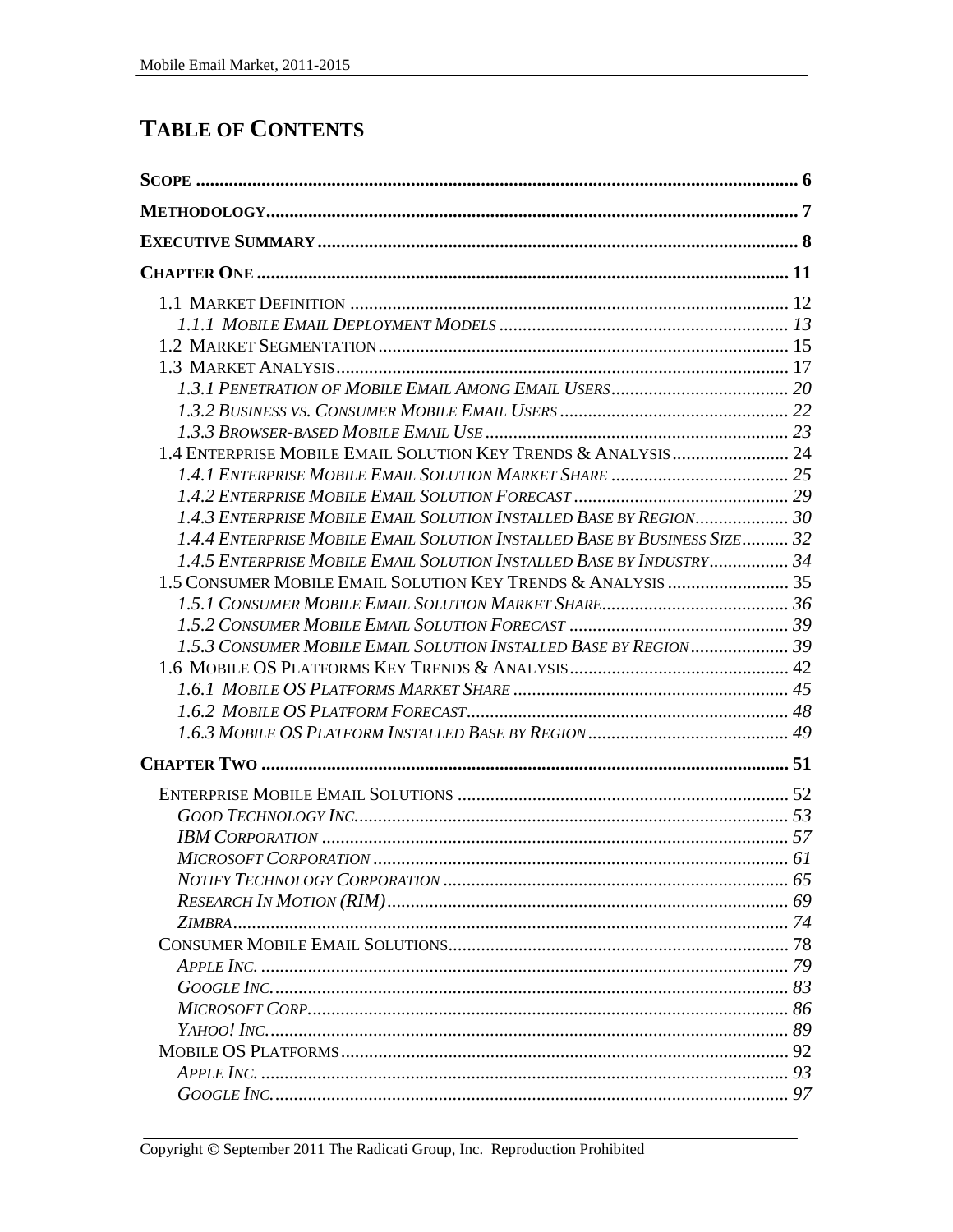### **LIST OF FIGURES**

| Figure 2: Worldwide Mobile Email Users vs. Email Users, 2011 – 2015            |  |
|--------------------------------------------------------------------------------|--|
|                                                                                |  |
|                                                                                |  |
|                                                                                |  |
|                                                                                |  |
| Figure 7: Enterprise Mobile Email Solution IB by Business Size, 2011 & 2015 33 |  |
|                                                                                |  |
|                                                                                |  |
|                                                                                |  |
| Figure 11: Worldwide Mobile OS Platforms IB by Region, 2011 & 2015             |  |

### **LIST OF TABLES**

| Table 1: Worldwide Email Users vs. Mobile Email Users, 2011 - 2015              | 20 |
|---------------------------------------------------------------------------------|----|
| Table 2: Worldwide Business vs. Consumer Mobile Email Users, 2011-2015          | 22 |
| Table 3: Business and Consumer Mobile Browser Mobile Email Users, 2011-2015 23  |    |
| Table 4: Enterprise Mobile Email Solution Market IB and Revenue Market Share by |    |
|                                                                                 | 27 |
|                                                                                 |    |
|                                                                                 |    |
| Table 7: Enterprise Worldwide Mobile Email IB by Business Size, 2011 – 2015 33  |    |
|                                                                                 |    |
| Table 9: Consumer Mobile Email Solution IB Market Share by Vendor, 2011  37     |    |
| Table 10: Consumer Mobile Email Solution Market, Installed Base 2011 – 2015 39  |    |
|                                                                                 |    |
|                                                                                 |    |
|                                                                                 |    |
|                                                                                 |    |
|                                                                                 |    |